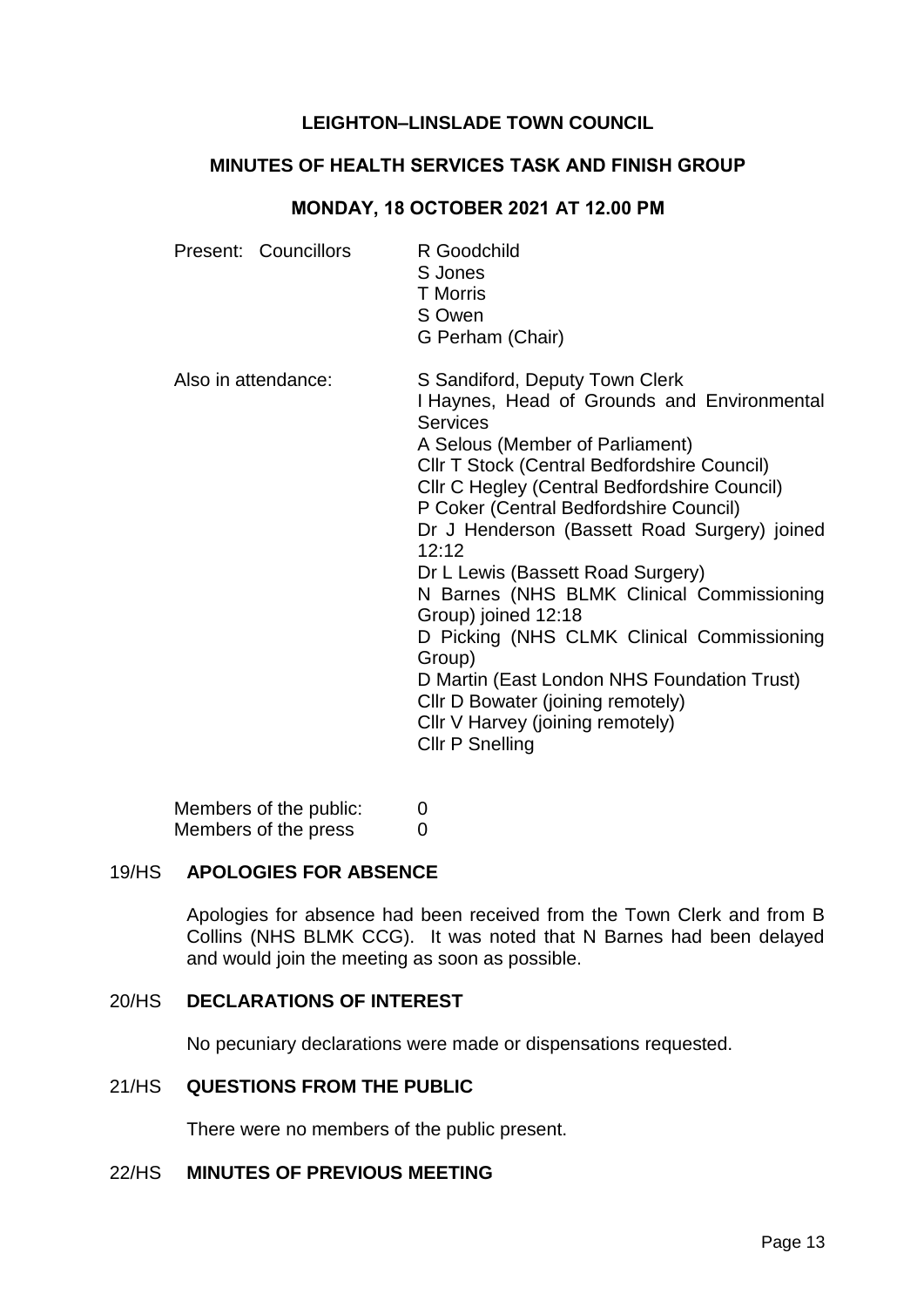The Task and Finish Group received the minutes of the Health Services Task and Finish Group meeting held on 15 July 2021.

## **RESOLVED that the minutes of the Health Services Task and Finish Group meeting held 15 July 2021 be approved as a correct record and were signed accordingly.**

Minute reference 18/HS: Mr Selous was asked if he would provide a copy of the letter.

Minute reference 17/HS: clarification was sought regarding whether the town's GP practices had started discussing the Hub and potential service delivery. Dr Lewis advised there were regular meetings of the Primary Care Network and preliminary discussions were taking place regarding collaborative working.

## 23/HS **INTEGRATED HEALTH AND CARE HUBS UPDATE**

Patricia Coker, Head of Partnerships and Performance for the department of Social Care, Health and Housing at Central Bedfordshire Council, introduced a presentation regarding improving service delivery in Leighton Buzzard. This set out the joint aspiration of the local authority with the health service to deliver five integrated health and care hubs across the geographical area, in a phased approach and based on a hub and spoke model.

The Leighton Buzzard hub was intended to be the fifth hub delivered based on various prioritisation criteria including the current number of patients per square metre and the operational/space constraints of the GP practices. Currently there was an average of 16.87 patients per square metre across the three GP practices which represented a lesser operational constraint than in other areas.

The challenges faced in Leighton Buzzard were echoed across other areas and included: ageing population, housing growth, growth in service demand, lack of capacity in primary care, workforce shortages within primary care and the need to find efficiencies by changing the way in which services were delivered. Essentially, the historic model of all patients first seeing a GP before being referred on to other services was no longer sustainable.

A strategic outline case was the first phase in developing a business case and was testing feasibility. Following the development of the strategic outline case, two stakeholder workshops had taken place in May 2018 with a focus on identifying the needs of the locality and considering potential location options. A shortlisting process had identified three potential sites which were: land south of the High Street, land south of Vandyke Road and the Leighton Buzzard VOSA testing station. A selection of the comments made about the three sites was shared. The conclusion drawn was that the land south of the High Street site was more problematic in terms of vehicular access and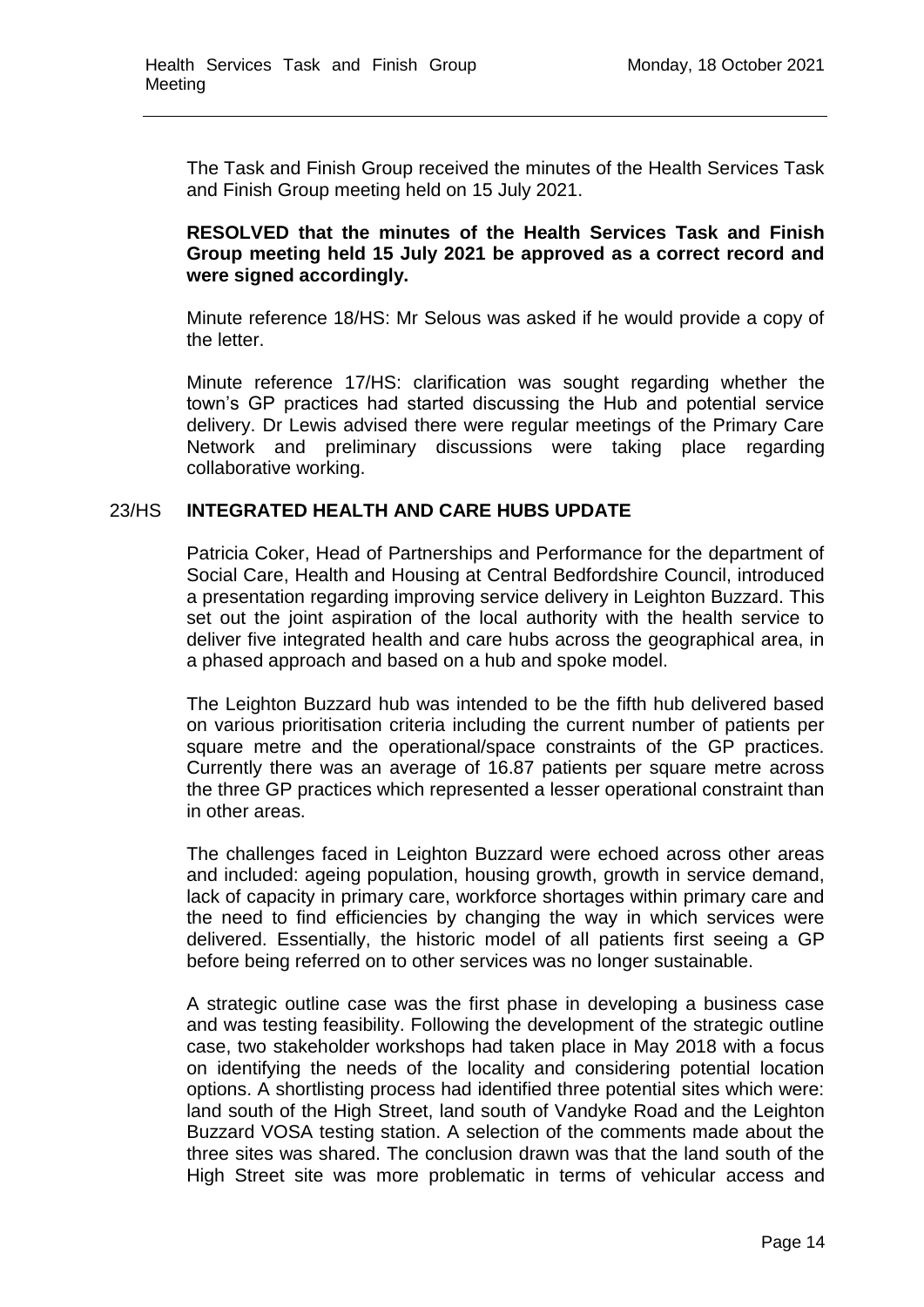impact on the town centre, so the Vandyke Road site and the VOSA test station site would both be considered as the preferred way forward.

It was clarified that the potential sites could be revisited at the outline business case stage.

No significant capital funding had yet been identified for the Hubs in West Mid Beds, Houghton Regis or Leighton Buzzard. The difficulties of accessing NHS capital funding were explained, with funding often being fragmented, not consistent or with short timescales. This lack of certainty over funding made it impossible to give a firm timescale for development of an integrated hub in Leighton-Linslade. There was potential for discussion with the developers of the Clipstone Park housing estate as to whether the land allocated for a GP practice could be converted to capital receipts and that Town Council support would be welcomed in this respect.

The next step would be development of a service model – the range and type of services needed – and an outline business case. This work would require significant engagement. CBC and BLMK CCG would continue to work together as quickly as possible to be ready to respond to opportunities for capital funding as these arose.

D Martin, Associate Director of the East London NHS Foundation Trust, gave an overview of recent changes in local primary care provision, based on a collaborative working model. This was the start of extending services and offer in the town – essentially a conceptual "virtual hub" as a precursor to an actual hub – which would see the pro-active joining up of partners to offer high quality services and anticipate patient needs. A virtual "multi disciplinary team" ("MDT") involving various parties was due to be mobilised from mid-November and would provide a robust network of support for patients, leading to improved outcomes for people.

A GP Patient Survey published in July showed the proportion of patients who rated their overall experience as good (compared with the national average of 83%): Leighton Road surgery 77% (increase from 45% the previous year), Salisbury House surgery 76% and Bassett Road surgery 84%).

A number of questions were asked and points were made in relation to the integrated hub programme as well as service delivery in Leighton-Linslade. The need for an out of hours service as well as a minor injuries unit was expressed. It was stated that recent figures indicated there were now 18% less doctors than five years ago, with a 12% increase in population, and that while the average number of patients per GP was 2,300, it was 2,500 in Leighton-Linslade.

Mr Selous acknowledged that the current system did not allow for proper planning of increased capacity in health services as a result of housing development and that he would continue to pursue this matter, along with the process of obtaining capital funding for healthcare, with colleagues in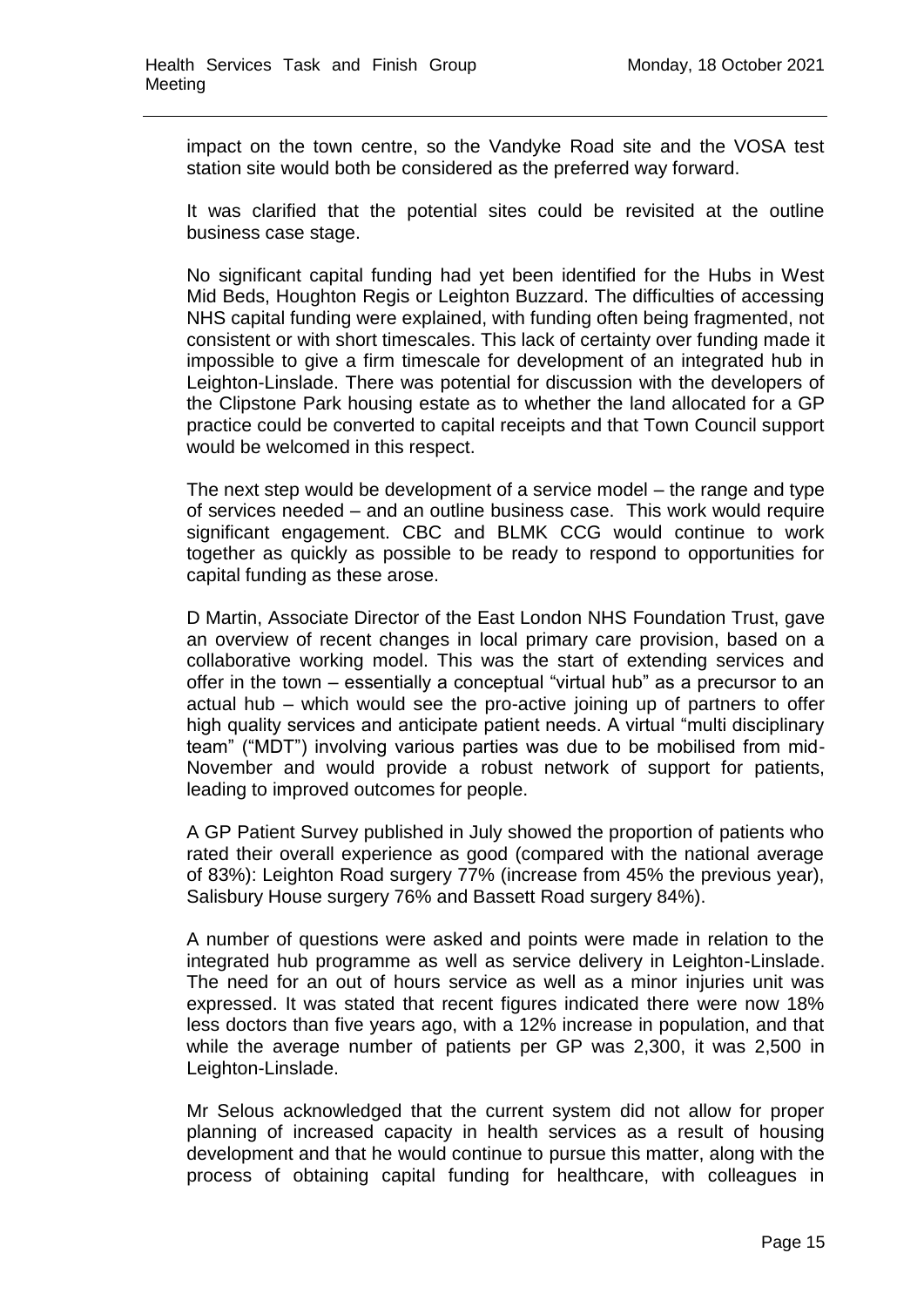#### Parliament.

Questions were asked about the use of a basic metric regarding the number of patients per square metre in determining local priority and it was felt that the number of doctors per thousand patients would be more relevant. Mr Selous requested that the CCG provide statistics for all medical practitioners per head of population across Central Bedfordshire areas for comparison purposes. Mr Picking advised it should be possible to provide this as well as recruitment statistics but that it might take some time to collate the information.

The apparent decision that a GP practice was not viable on the new Clipstone Park development was questioned. BLMK CCG representatives advised that small GP practices were no longer sustainable either financially or clinically and that priority was now given to expanding existing practices. This was a more robust model, providing greater stability and resilience in terms of income and workforce.

Frustration was expressed regarding the lack of anticipated timescales but it was felt that regular updates to the Task and Finish Group would help demonstrate that progress was being made. The Group expressed frustration at the perceived lack of engagement with the Town Council to date as it was felt that on matters such as proposed location of a hub, the Town Council would have significant local knowledge to share.

Dr J Henderson of Bassett Road Surgery thanked CCG representatives for the explanation regarding the three-stage business case process and the difficulties in accessing NHS capital funding. He agreed that smaller practices were no longer viable and that the local practices were working collaboratively through the primary care network to improve and develop services. The three local practices were short of space for current services and with the growth in population as well as new roles coming in, the doctors would welcome additional space and the opportunity to contribute to the production of the outline business case.

It was noted that further development of services was not necessarily dependent upon additional premises and that some services could continue to be improved in the shorter term, whilst work on the integrated hub programme was ongoing.

## 24/HS **NEXT STEPS**

Councillors expressed some frustration about not having been able to review the presentation slides in advance as these contained a lot of detailed information. P Coker apologised for this which had been due to annual leave and advised she would share the presentation slides following the meeting.

Councillor Owen asked whether Central Bedfordshire Council was prepared to share the strategic outline case – as had been requested at previous meetings – and also the summary findings of the two stakeholder workshops